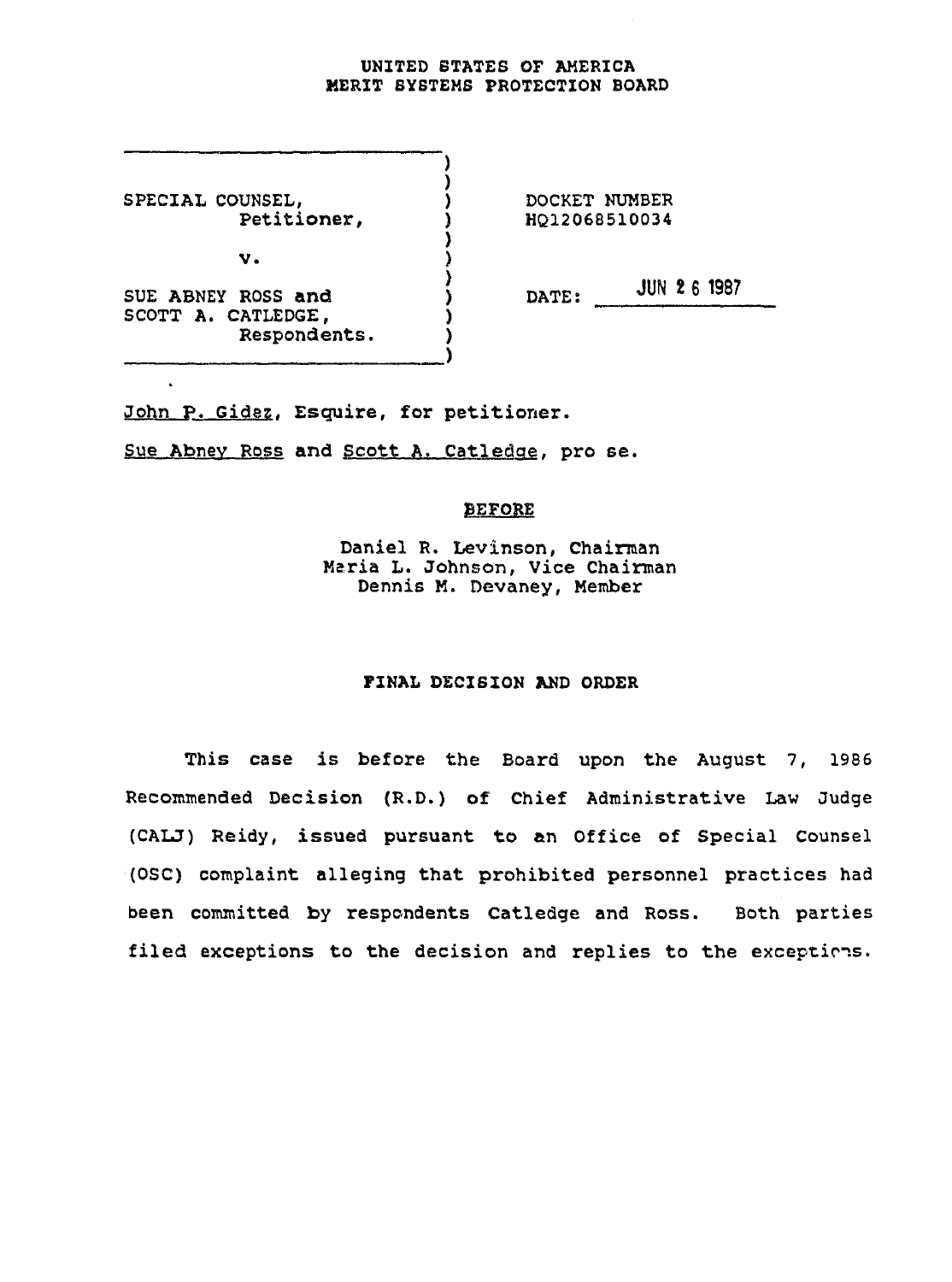51 Fed. Reg. 25,160 (1966) (to be codified at 5 C.F.R. § 1201.129). <sup>1</sup>

The Board has carefully considered the Recommended Decision and the record in light of the exceptions, responses and the post-hearing briefs. We AFFIRM and ADOPT, AS MODIFIED HEREIN, the CALJ's findings of fact and conclusions of law, and MODIFY the penalties imposed.

I. Background

The OSC's complaint, brought pursuant to 5 U.S.C. §§ 1206(a), (e)(l)(D), and (g) , charged respondents with violations of 5 U.S.C. § 2302(b)(4), (5), and (6)<sup>2</sup> and 5 C.F.R.

 $2$  5 U.S.C. § 2302(b)(4), (5) and (6) provide:

(b) Any employee who has authority to take, direct others to take, recommend, or approve any personnel action, shall not, with respect to such authority --

\* \* \* \*

(4) deceive or willfully obstruct any person with respect to such person's right to compete for employment?

(5) influence any person to withdraw from competition for any position for the purpose of improving or injuring the prospects of any other person for employment?

(6) grant any preference or advantage not authorized by law, rule or regulation to any employee or applicant for employment (including defining the scope or manner of competition or the requirements for any position) for the purpose of improving or injuring the prospects of any particular person for employment.

J On July 10, 1986, the Board republished its entire rules of practice and procedure in the Federal Register. For ease of reference, citations will be to the Board's regulations at 5 C.F.R. Part 1201. However, parties should refer to 51 Fed. Reg. 25,146-72 (1986) for the text of all references to this part.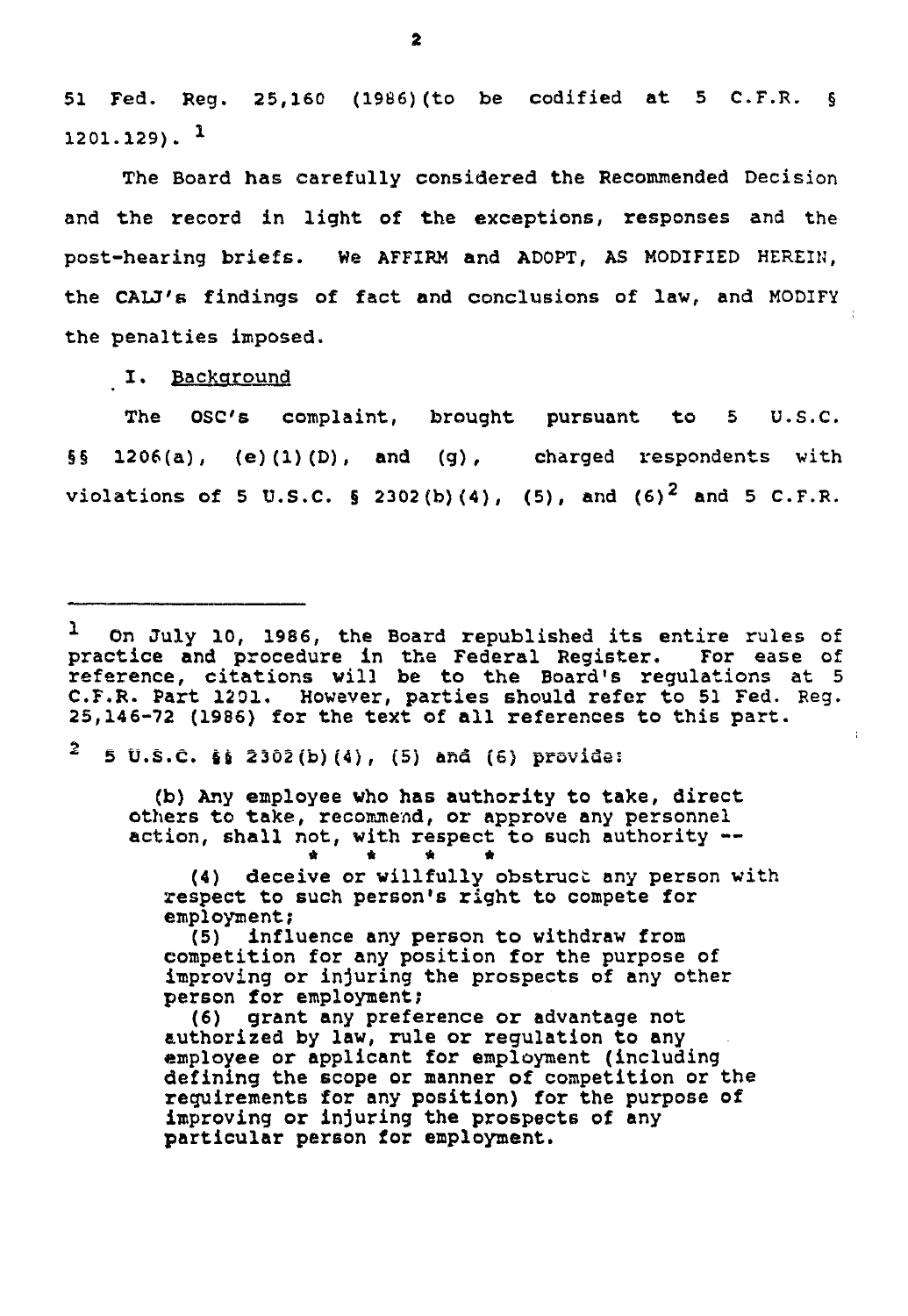§§ 4.3, 330.601 and  $735.209.<sup>3</sup>$  These violations were charged in connection with the establishment of and selection for two Secretary, GS-4, positions in 1983 and 1984, and center around the attempt to place a certain employee in a particular position.

Briefly, the facts as found by the CAU are as follows. R.D. at 2-4. Respondents Ross and Catledge worked at the Veterans Administration Outpatient Clinic (clinic) in Las Vegas, Nevada. Ross was the Personnel Officer, GS-11, for the agency; Catledge was her subordinate as a Personnel Management Specialist, GS-9. Due to a planned 1984 computer installation, the Director of the clinic asked a current temporary employee, Melissa Hughes, in

<sup>3</sup> 5 C.F.R. § 4.3, "Prohibition against securing withdrawal from competition," provides:

Ho person shall influence another person to withdraw from competition for any position in the competitive service for the purpose of either improving or injuring the prospects of any applicant for employment.

5 C.F.R. § 330.601, "Withdrawal from competition," provides

An applicant for competitive examination, an eligible on a register, and an officer or employee in the executive branch of the Government shall not persuade, induce, or coerce, or attempt to persuade, induce, or coerce, directly or indirectly, a prospective applicant to withhold filing application, or an applicant or eligible to withdraw from competition or eligibility, for a position in the competitive service, for the purpose of improving or injuring the prospects of an applicant or el'gible for appointment. OPM shall cancel the application or eligibility of an applicant or eligible who violates this section, and shall impose such other penalty as it considers appropriate.

5 C.F.R. I 735.209, "General conduct prejudicial to the Government," provides:

An employee shall not engage in criminal, infamous, dishonest, immoral, or notoriously disgraceful conduct, or other conduct prejudicial to the Government.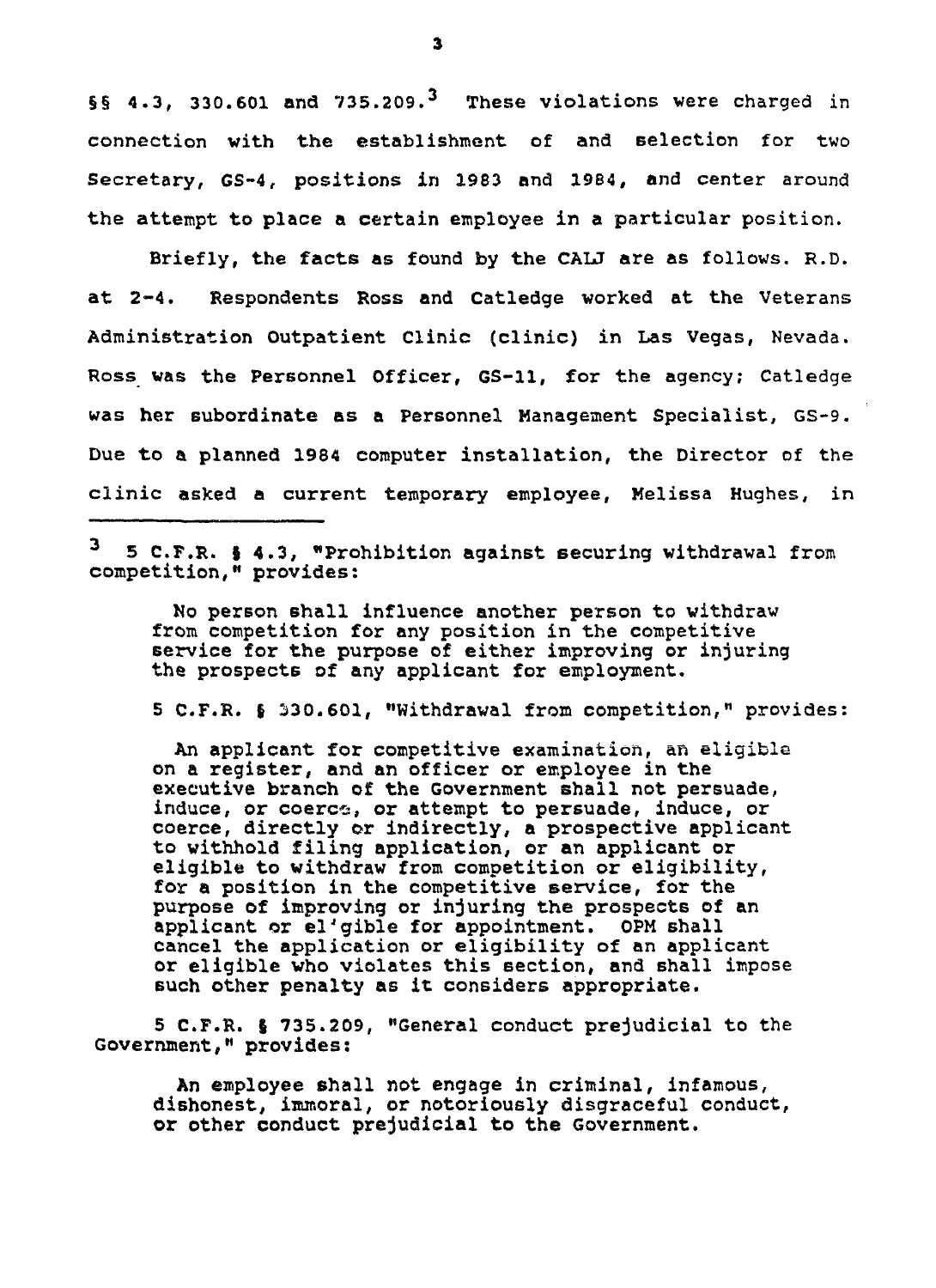September, 1983, to perform the duties of coordinator and site manager for the new system. Also in September, 1983, the Director asked Ross to develop a job description for the coordinator/site manager position and to draft the position description in such a way that Hughes could qualify for it.

The job description was prepared and classified, Secretary I, GS-4, 0PM was asked to forward a certificate of eligibles, and Hughes was "name-requested\* for the position. In OPM's certificate Hughes was ranked the lowest of five candidates. In December, Ross sent the other candidates a letter describing the computer duties and Catledge telephoned them, to discuss the duties and determine their availability. Catledge recorded that two candidates had declined consideration, and then he selected Hughes. Upon OPM's review of the selection process, 0PM found irregularities, disallowed Hughes' selection, and directed the clinic to reconstruct the certificate.

A new position description was developed, Secretary II, and in April, 1984, Ross again requested a certificate of eligibles from 0PM. OPM's second certificate of five candidates did not include Hughes. Ross reported to 0PM that fewer than three of the candidates were available and requested a supplemental certificate. 0PM issued a supplemental certificate of three candidates, with Hughes being the lowest ranked one. In July, 1984, Ross selected Hughes. Hughes was terminated in August, 1984, at the direction of OPM based upon the clinic's alleged improper appointment process.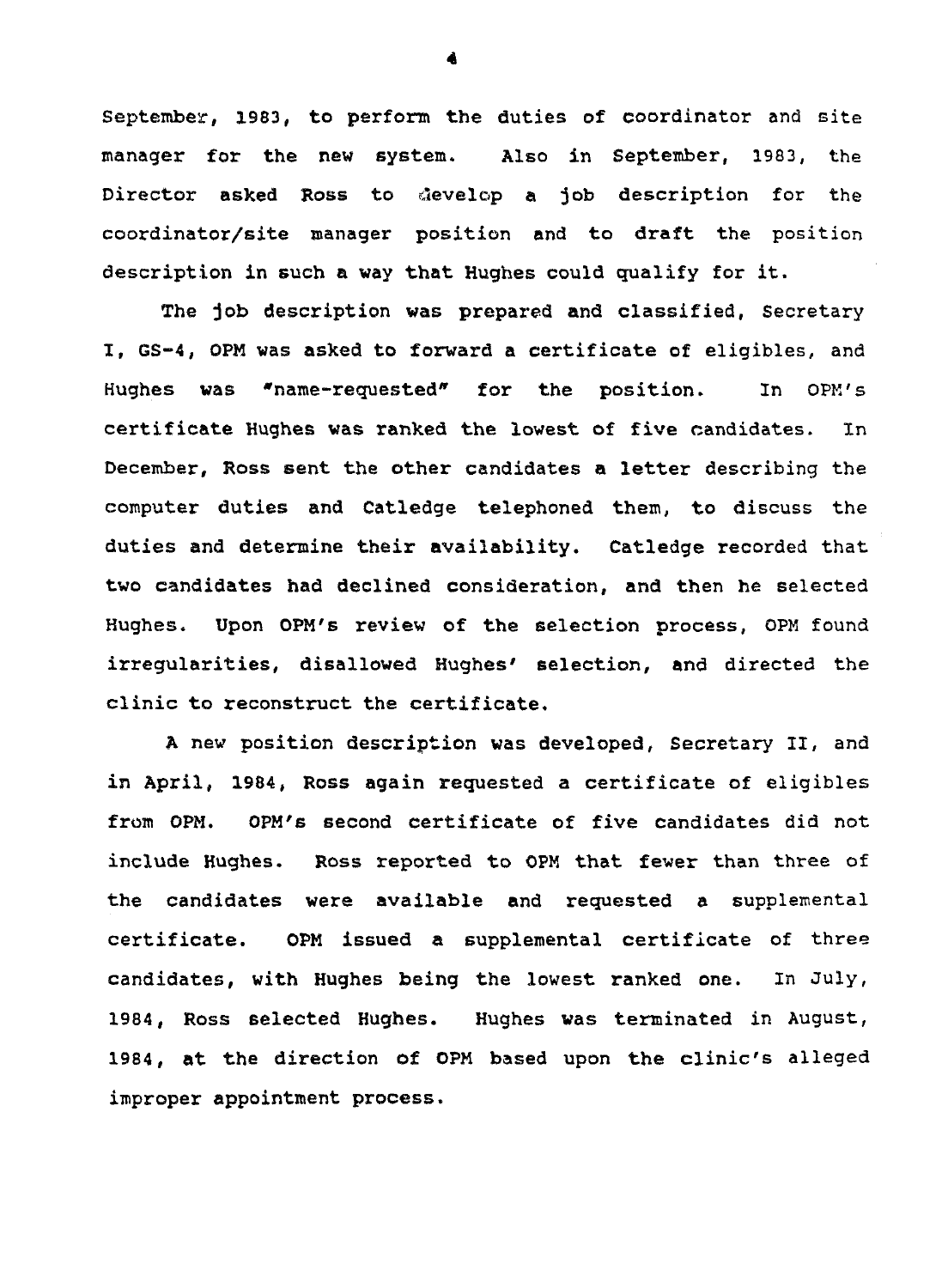After a lengthy hearing and post-hearing briefs, the CALJ found that Catledge violated 5 U.S.C. §§ 2302(b)(4) (Count 1) , (b) (5) (Count 5, one of two allegations), (b) (6) (Count 10, two of four allegations), and 5 C.F,R. §§ 4.3 (Count 5), 330.601 (Count 6), and 735.209 (Count 2).<sup>4</sup> The CALJ also found that Ross had violated 5 U.S.C. §§ 2302 (b)(4) (Count 7), and (b)(6) (Count 8), and 5 C.F.R. § 735.209 (Count 9). Based upon the sustained charges, the CAU recommended that Catledge be demoted from a GS-9 to a GS-7 for a period of three years and Ross be suspended for 45 days.

 $\frac{1}{2}$ 

Since the Recommended Decision in this case was issued, the Federal Circuit issued Homer v. Merit Systems Protection Board, 815 F.2d 668 (Fed. Cir. 1987), rev'g Special Counsel v. Williams, 27 M.S.P.R. 97 (1985)(hereafter Williams). Williams examined the Special Counsel's authority to bring charges of alleged violations of regulations pursuant to 5 U.S.C. § 1206(e)(1)(D) and determined that, in the circumstances of that case, the Special Counsel's section 1206(e)(1)(D) authority did not extend to the alleged violations of 5 C.F.R. Part 735. In the instant case, two of the Special Counsel's charges, Counts 3 and 9, involve alleged violations of 5 C.F.R. § 735.209. These charges relate to the parties' alleged dishonest conduct of misrepresenting the facts to the Special Counsel investigators.

s

The CALJ's interpretation of and findings regarding 5 C.F.R. §§ 4.3 and 330.601 comport with those of the court in Filiberti v. Merit Systems Protection Board, 804 F.2d 1504 (9th Cir. 1986) .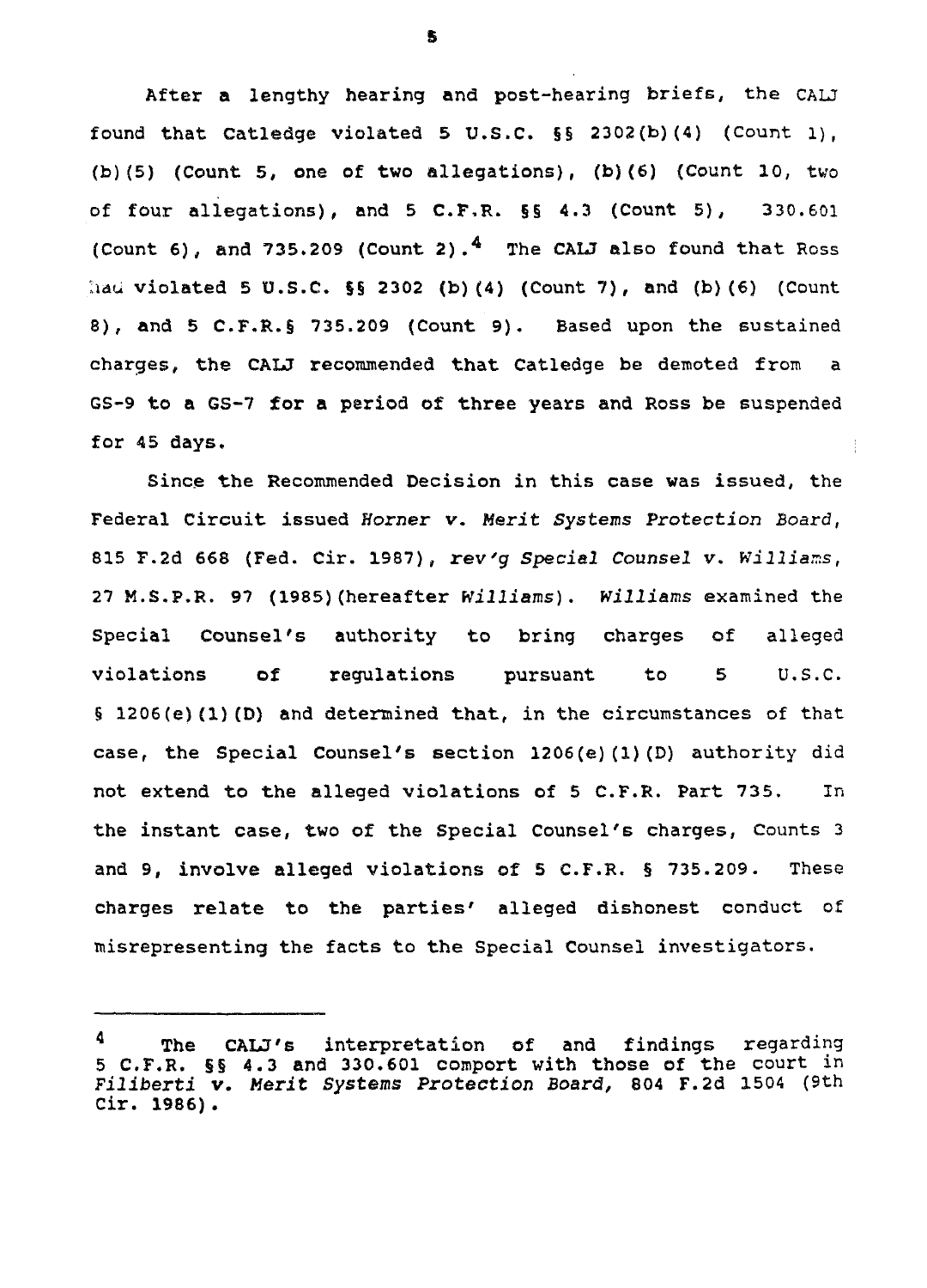The parties have not had an opportunity to brief the applicability of Williams to this case. However, because the gravamen of the alleged misconduct of both respondents is the prohibited personnel practice charges and because the Board sustains those charges, see 7 and 9, infra, the Board finds that the prohibited personnel practices are sufficient to sustain the penalties. Thus, the Board need not address whether the Federal Circuit's holding in Williams prohibits the Special Counsel's charges of section 735.209 in this case.

II. Analysis

Respondent Catledge takes exception to the findings and credibility determinations of the CAU but only cites to the record once in his attempt to show that the CALJ drew the incorrect conclusion from the evidence. Respondent Catledge's exceptions simply disagree with the CALJ's findings and are a reargument of the evidence presented to the CALJ in his posthearing brief, A mere disagreement with the adjudicator's findings, without specific record citations and persuasive argument of error, is insufficient for the Board to overturn the findings. See Special Counsel v, Boban, 24 M.S.P.R. 154 (1984). We find that the CALJ dealt adequately with Catledge's arguments in the Recommended Decision, and, accordingly, these exceptions are rejected for the reasons given by the CALJ.

In one instance, Catledge cites record evidence to argue that the CALJ erred when he found that Catledge falsely recorded that two candidates for the secretary position declined consideration. The CALJ made this finding based upon testimony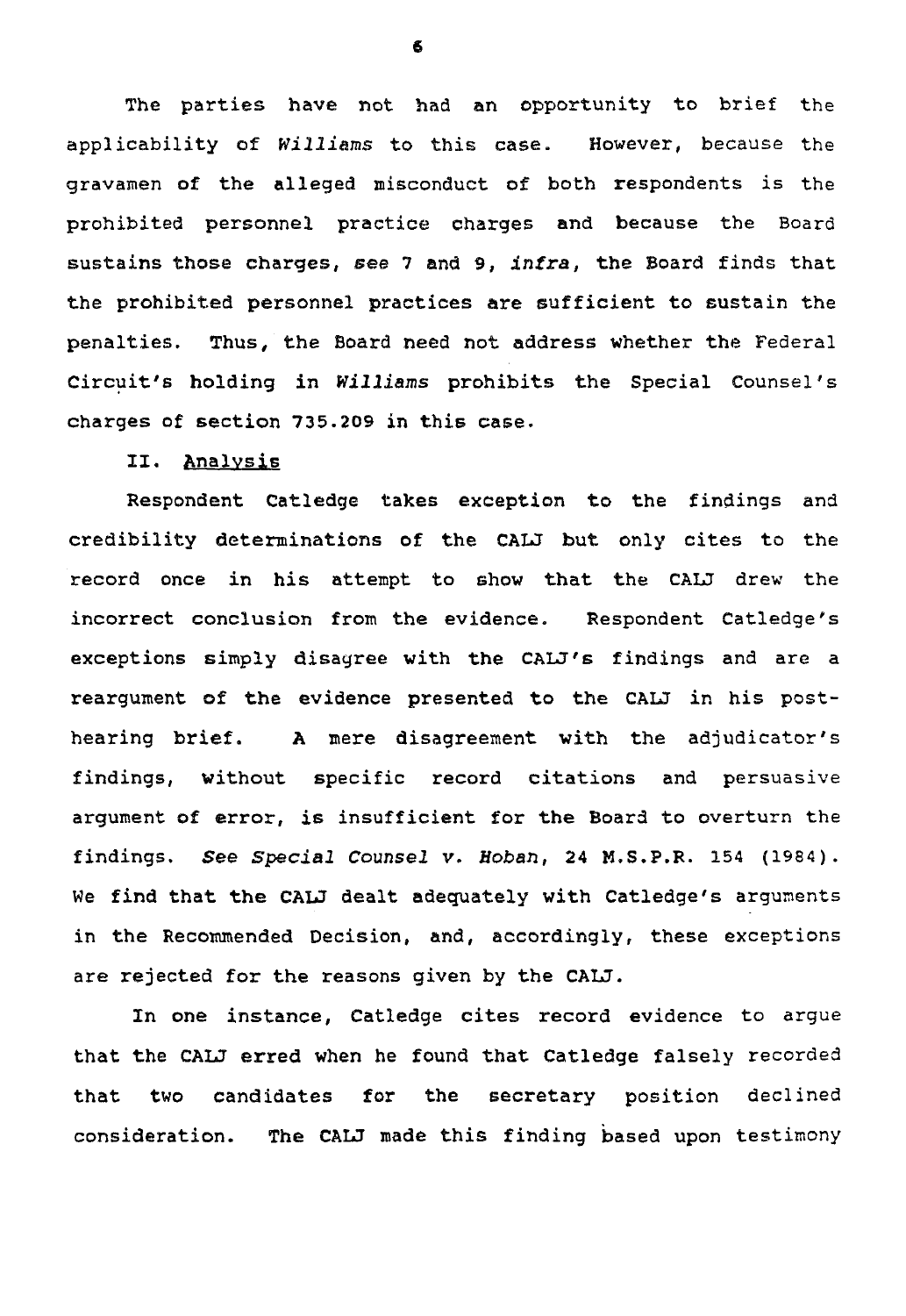and <mark>an OPM memorandum (C-49),<sup>5</sup> quoted in part in the Recommended</mark> Decision at 15. Catledge argues that the CALJ misinterpreted the OPM memorandum, and that the memorandum actually supports his claim that he did not falsely report to OPM two declinations. We disagree with this contention and affirm the CALJ's interpretation of the OPM memorandum,  $i.e.,$  that the memorandum simply states what had been recounted to OPM and does not reflect OPM's determination that the alleged declinations were accurate.

Catledge made these arguments before the CALJ, who rejected them. We agree with the CALJ findings. We, therefore, deny respondent Catledge's exceptions in their entirety and sustain the charges.<sup>6</sup>

Respondent Ross excepts to the CALJ's credibility determination in which he found that she "intentionally failed to mail the OF-5 forms to the four candidates in question." Recommended Decision at 28. For the most part, Ross simply disagrees with the CALJ's weighing of the testimony and documentary evidence which resulted in the determination that

<sup>5</sup> C-49 refers to complainant's exhibit number 49; similar narrative of the same events is recorded in C-38 and C-55.

<sup>6</sup> Catledge now argues that his \*5 years' experience in the personnel field,\* R.D. at 11, was six years prior to his 1983 reentry into the federal service. Resp. Catledge Exceptions at 1. This argument was not made before the CALJ, and it is not new and material evidence that was not known before. Thus, the Board will not consider this newly fashioned argument.  $C\hat{f}$ . Meglio  $V$ . Merit Systems Protection Board, 758 F.2d 1576 (Fed. Cir. 1984).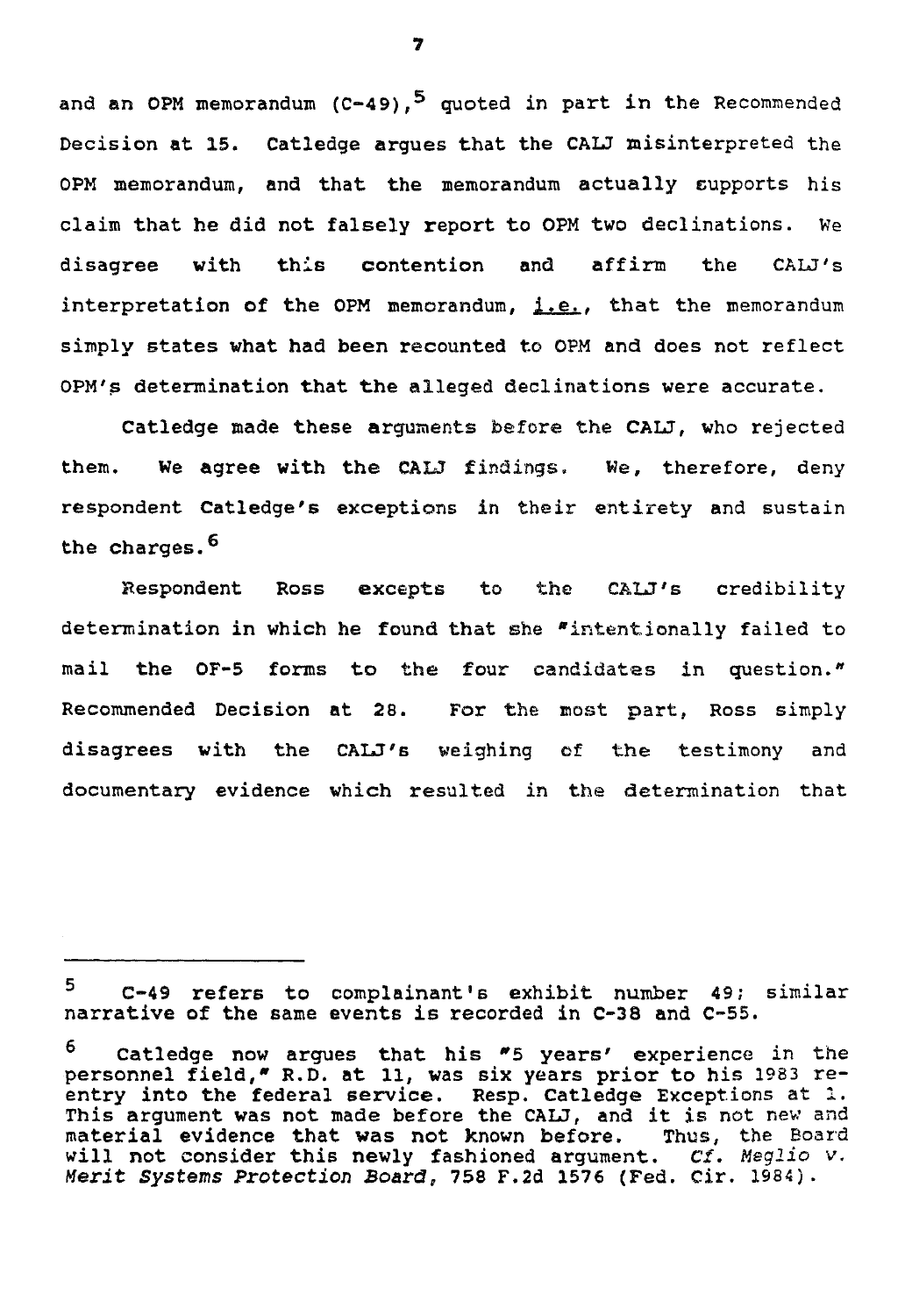Ross's testimony was less credible.<sup>7</sup> She does not cite to the record to support her allegations of error. As stated earlier, mere disagreement with the CALJ's findings, without specific record citations to support alleged errors, is not sufficient to reverse the CALJ's findings, Hoban, supra.

On the issue of credibility, respondent Ross correctly states that the Board may substitute its own judgment for that of the .CALJ when credibility determinations rest upon "articulated rationales for disbelieving the testimony" based upon the record evidence, rather than the demeanor of witnesses. Cochran v. Department of Justice, INS, 16 M.S.P.R. 343, 346 (1983); Reply to Special Counsel's Exceptions to Recommended Decision at 3. However, the Board will not substitute its judgment unless "substantial questions exist with regard to the presiding official's credibility resolutions.\* Id. See also Jackson v. Veterans Administration, 768 F.2d 1325 (Fed. Cir. 1985), citing Universal Camera Corp, v, NLRB, 340 U.S. 474 (1951) (Board not free simply to disagree with fact-finder). In her exceptions, Ross simply argues anew the arguments presented to the CALJ. We find that the CALJ properly weighed the testimony and documentary

 $7$  At one point, respondent Ross challenges the CALJ's finding that she falsely reported to 0PM that a candidate was not interested in the position because the "evidence is not clear and convincing." Exceptions at 3. This is not the appropriate standard. The CALJ sustains a charge upon a preponderance of the evidence. 5  $C.F.R.$  § 1201.56(a)(ii). Preponderance of the evidence is defined at section 1201,56(c) (2) as: »'[t]hat degree of relevant evidence which a reasonable person, considering the record as a whole, would accept as sufficient to find that a contested fact is more likely to be true than untrue."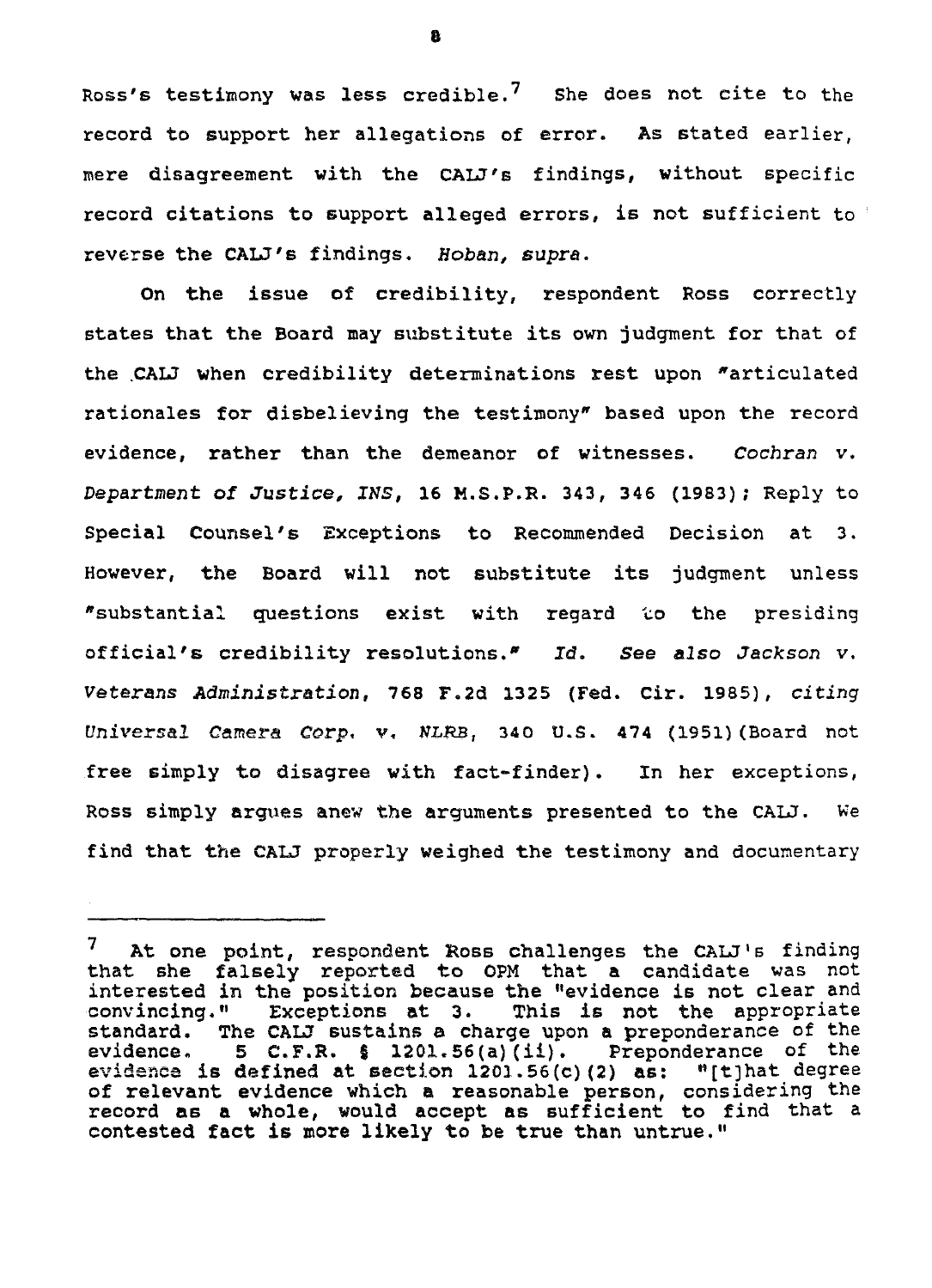evidence and found Ross's explanations wanting. We, therefore, deny respondent Ross's exceptions and sustain the charges.

The OSC excepted only to the penalty imposed upon respondent Ross, arguing that the penalty is too light in relation to the sustained conduct  $--$  intentionally failing to mail inquiries to four candidates concerning their availability for a position, subsequently falsely reporting to the Office of Personnel Management (OPM) the status of certain candidates, and making false statements during the OSC investigation -- and is inconsistent with the penalty imposed upon Catledge. We agree.

We believe that, upon the sustained conduct and in view of the fact that Ross was Catledge's supervisor, <sup>8</sup> the appropriate penalty would be a one-grade demotion for a minimum period of one year.

As to the penalty imposed upon Catledge, Catledge states in his exceptions that he is now a GS-11 and the imposed penalty would be a reduction of four grades. Since it was clearly the intent of the CALJ to impose a two-grade reduction, we hold that

ø

o Record evidence demonstrates that Ross was aware of at least some of Catledge's activities relating to placing a certain<br>emplovee in the Secretary position (Exhibits C-48, 49, 55). As employee in the Secretary position (Exhibits  $C-48$ ,  $49$ , 55). Personnel Officer, Ross was responsible for the "entire personnel management program" of the VA Clinic. C-S9, Transcript at 7, Interview of Sue Abney Ross. As a supervisor, Ross should be held to a high standard of accountability for her actions, active or passive. See Brown v. Department of Transportation, FAA, 735 F.2d 543 (Fed. Cir. 1985)(supervisory position taken into account in finding violation and appropriate penalty); Douglas v. Veterans Administration, 5 M.S.P.R. 280, 305 (1981) (employee's job level and type of employment, including supervisory, and prominence of position relevant in determining appropriate penalty),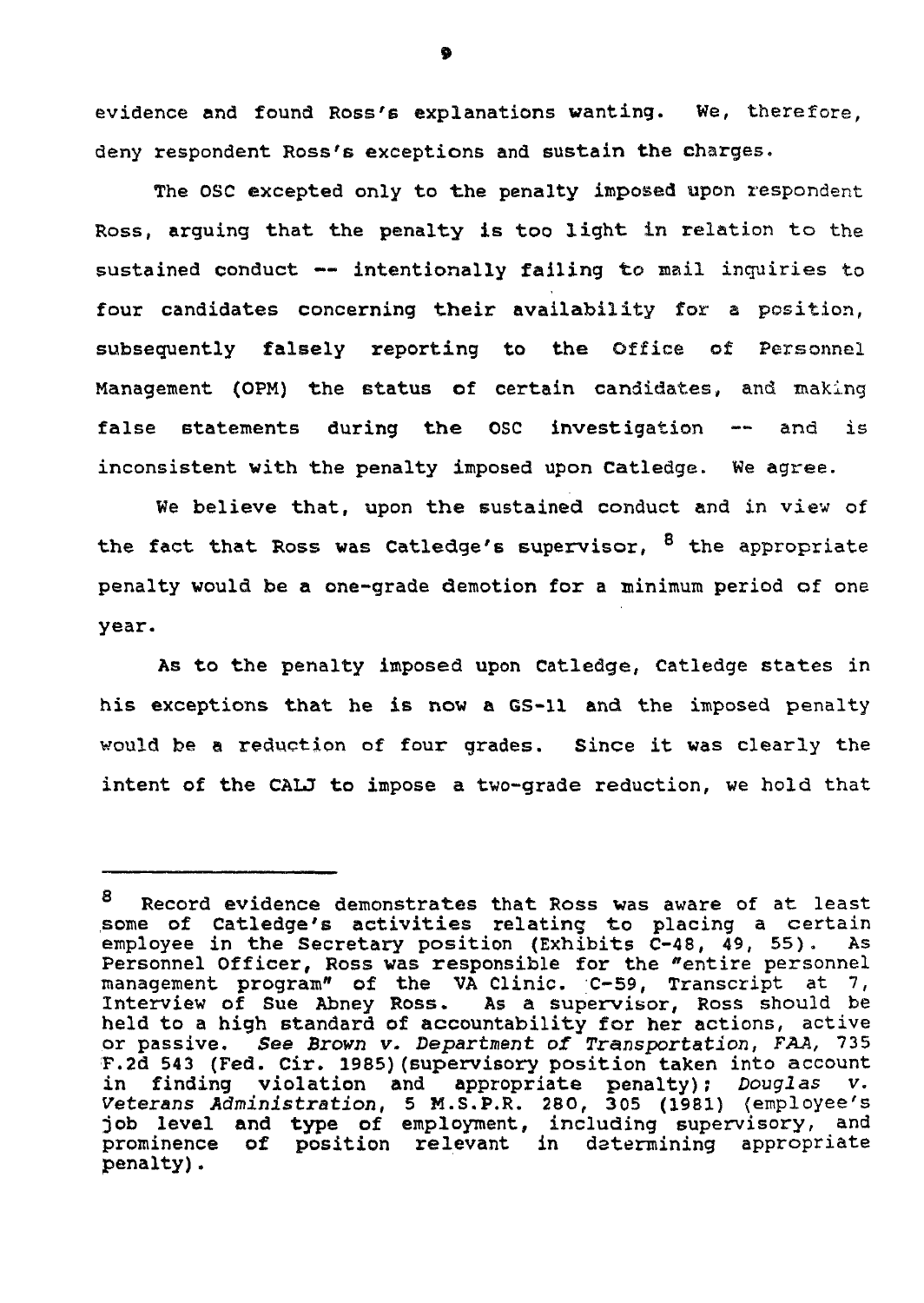Catledge should be demoted to a GS-9, but only for a minimum period of one year.

Finally, we note that, the Special Counsel's section 1206(e)(l)(D) authority to bring charges based upon allegations of regulation violations has been limited by the Federal Circuit in Williams, see 5-6, infra. The extent of that limitation is .untested. However, as to the charges that respondent Catledge violated 5 C.F.R.  $\S$ § 4.3 (Count 5) and 330.601 (Count 6), these allegations were duplicative of alleged prohibited personnel practices in violation of 5 U.S.C. §§ 2302 (b) (5) and (6), which we found to have been proven. As we held in Special Counsel v. Mongan, MSPB Docket No. HQ12068610004 (April 17, 1987), the existence of more than one legal basis for a challenge to a respondent's conduct does not justify the imposition of a greater penalty. Therefore, even if these two legal bases for the charges are outside the Special Counsel's section 1206(e)(1) (D) authority under Williams, a lesser penalty would not be justified.

## III. Conclusion

Accordingly, the Board AFFIRMS the findings of fact and conclusions of law of CALJ Reidy AS MODIFIED, and ADOPTS AS MODIFIED, and incorporates herein, his Recommended Decision as the final decision of the Board.

This is the final decision of the Board. The Veterans Administration is ORDERED to reduce Sue Abney Ross from a GS-11 to a GS-10 and Scott Catledge from a GS-11 to a GS-9 for minimum periods of one year. The Special Counsel shall file a report of